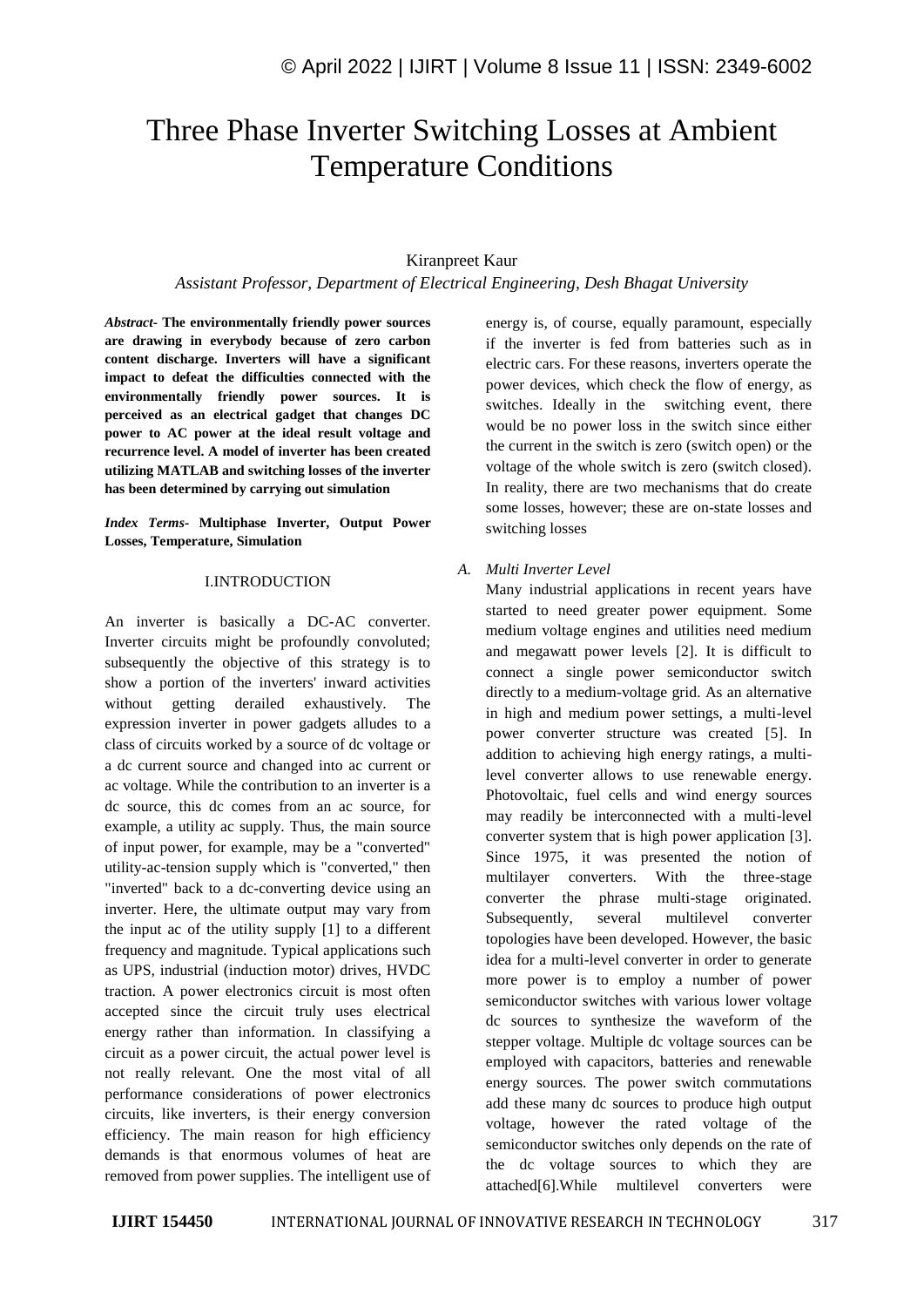created in order to attain higher voltage, the additional switches and dc sources offered by dclink condensers were able to provide various voltage levels, enabling the development of stepmounted waveforms with reduced harmonic distortion, decreasing dv/dt and conventionalmodified voltages, before being constrained by semi-conductor restrictions. These features have popularized them for medium voltage high power applications in these inverters, but a significant number of semi-conductor switches results in both of them being reduced reliability and efficiency of the drive. Therefore, many power electronic researchers have done a lot to develop multilevel inverters with the same benefits and fewer numbers of semiconductor devices [7].

#### *B.Three-Phase Inverters*

A three-phase inverter, In today's motor drives, this is the most popular topology. The circuit is essentially an extra leg to an H-bridge-style singlephase inverter. The control technique is identical to that of a single-phase inverter, with the exception that the reference signals for the various legs are phase shifted by a factor of two 120° instead of 180° for the single-phase inverter. Due to the odd triplen harmonics of the reference waveform for each leg are removed from the line-to-line output voltage due to this phase shift. If the waveforms are pure AC, as is frequently the case, the evennumbered harmonics are also cancelled. For linear modulation, the amplitude of the output voltage of a three-phase rectifier supplying the DC bus is decreased by a factor determined by the input voltage as given in Equation 1.

$$
\frac{3}{(2 \cdot \pi)} \cdot \sqrt{3} = 82.7\%
$$
 (1)

To compensate for this voltage reduction, the fact of the harmonics cancellation is sometimes used to boost the amplitudes of the output voltages by intentionally injecting a third harmonic component into the reference waveform of each phase leg.

#### II.DESCRIPTION FOR INVERTER

The proposed model of Multi Phase Inverter has been developed for multiphase inverter. Supply variable power to a distribution power grid, a 400 kW three-phase three-level inverter was modeled.

The three-level leg of the inverter is made up of three industrial half-bridge IGBT units. The antiparallel diodes were used as neutral clamping diodes in this experiment. Two PI regulators (one PQ regulator and one current regulator) are used in the control system to produce the inverter pulses required to attain the reference output power.. Three Half-bridge IGBT with Loss Calculation blocks make up the Phase-A leg. In a thermal network, all switching and conduction losses are measured and injected. The achievable output power versus switching frequency for the three-phase, three-level inverter is seen in the simulation performance. Two IGBT/Diode blocks are used to model the halfbridge. An active pulse generator pulses the upper and lower IGBT/Diode blocks. The damage measurements were made using the manufacturer's data sheets as a guide.

The inverter's cumulative losses are divided into two categories: IGBT losses and diode losses. The energy losses of IGBTs are calculated using the preswitching value of the voltage around the circuit, the post-switching value of the current flowing through the device, and the junction temperature. This energy is transformed into a power pulse and pumped into the thermal network. Further, the energy losses are calculated using the pre-switching value of the current flowing through the device, the post-switching value of the voltage around the device, and the junction temperature. The energy is transformed into a power pulse and pumped into the thermal network in the same way. And conduction loss determines the saturation voltage through the IGBT based on the current flows in the system and its junction temperature. The energy losses of diodes are calculated using the pre switching value of the current flowing into the circuit, the post switching value of the voltage around the device, and the junction temperature. The energy is transformed into a power pulse that is then pumped into the thermal network. The on-state voltage across the diode is determined by the conduction loss, the value of the current flowing in the circuit, and the junction temperature. The losses pumped into the thermal network are then calculated by multiplying the voltage by I<sub>f</sub>.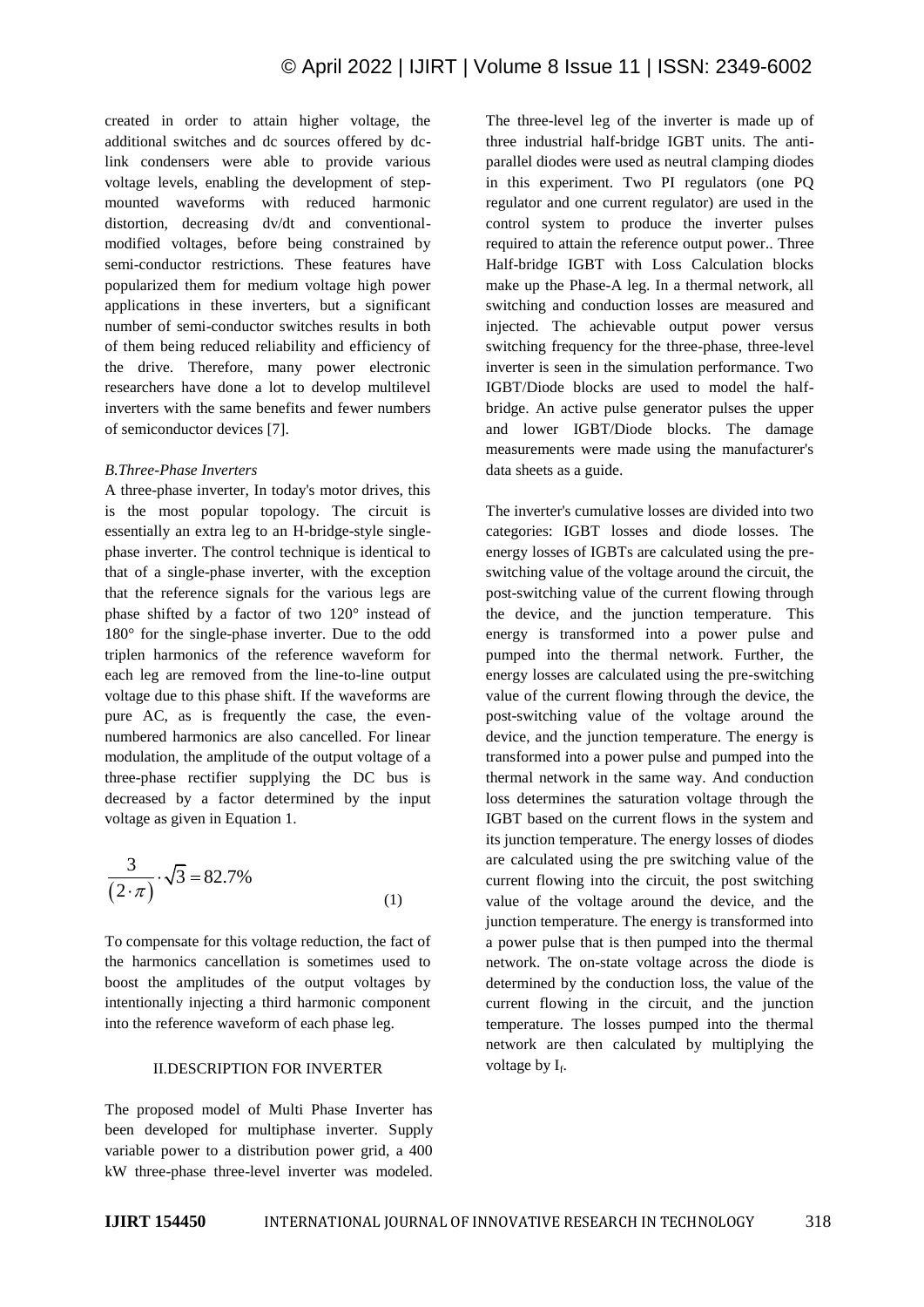

Figure 1 Comparison of different parameters

#### III.RESULTS

From initial time to five seconds the inverter outputs 372 kW and the power factor equal to 0.85. The cumulative losses of the converter will exceed 2.7 kW, and the IGBT module has the maximum junction temperature of 125 °C. Afterward, from time five seconds to twelve seconds the inverter outputs 210 kW and the power factor is similar. The maximum losses i.e. 2.7 kW are observed at highest junction temperature at 125 °C on IGBT module.

|  | Table 1 Different Values observed after Simulations |  |  |  |  |  |
|--|-----------------------------------------------------|--|--|--|--|--|
|--|-----------------------------------------------------|--|--|--|--|--|

| <b>Total Losses Inverter</b> | $2.67$ kW |  |  |
|------------------------------|-----------|--|--|
| <b>Output Power Inverter</b> | 211.73 kW |  |  |
| Junction Temperature         | 124.46 C  |  |  |

#### IV.CONCLUSION AND FUTURE SCOPE

In this paper a study of multi level inverters has been presented. A model of multi level inverter has been developed using MATLAB and switching

losses of the inverter has been calculated by carrying out simulation. Graphical representation of the various obtained parameters such as output power losses in kW, losses in inverter and variation of temperature of IGBT has been presented in the results. The mathematical values of total power losses is 2.67 kW, output power is 2.73 kW and junction temperature is 124 °C observed by simulating the model of multi phase inverter. From the results it has been concluded that the higher IGBT temperature results in maximum power losses. Investigation about different modulation strategies to improve the performance of multi phase inverter may be area of interest in future.

#### **REFERENCES**

- [1] G. Sinha, T.A.Lipo, "A Four Level Rectifier Inverter System for Drive Applications" ,IEEE IAS Annual Meeting, pp 980-987, 1996.
- [2] Samir Kouro, Jaime Rebolledo and J.Rodriguez, "Reduced Switching Frequency Modulation Algorithm for High Power Multilevel Inverters," IEEE Trans on Industrial Electronics, vol.54, no.5, Oct 2007.
- [3] Akagi, H., "New Trends In Active Filters For Improving Power Quality," Proc. of International conference on Power Electronics, Drives and Energy Systems for Industrial Growth Vol. 1, pp. 417 - 425,January 1996
- [4] K. Ding, K. Cheng, S. Wang, D. Wang, and Z. Shi, "Five-level cascaded multilevel motor driver for electrical vehicle with battery charge management," in Power Engineering Conference, AUPEC '08. Australasian Universities, dec. 2008, pp, 1 –6.2008.
- [5] F. Lacressonniere and B. Cassoret, "Converter used as a battery charger and a motor speed controller in an industrial truck," in Power Electronics and Applications, 2005 European Conference, pp. 7 pp. – P.7, 2005.
- [6] X. Zou, X. Du, G. Wang, Y. Yang and Y. Ji, "The single equivalent inverter admittance model of three-phase grid-connected inverter system considering frequency coupling," *IECON 2017 - 43rd Annual Conference of the IEEE Industrial Electronics Society*, Beijing, pp. 4994-4999, 2017.
- [7] H. Matsumori and T. Shimizu, "EE shape low loss three-phase AC filter inductor design for three-phase PWM inverter," *IECON 2017 - 43rd Annual Conference of the IEEE Industrial*